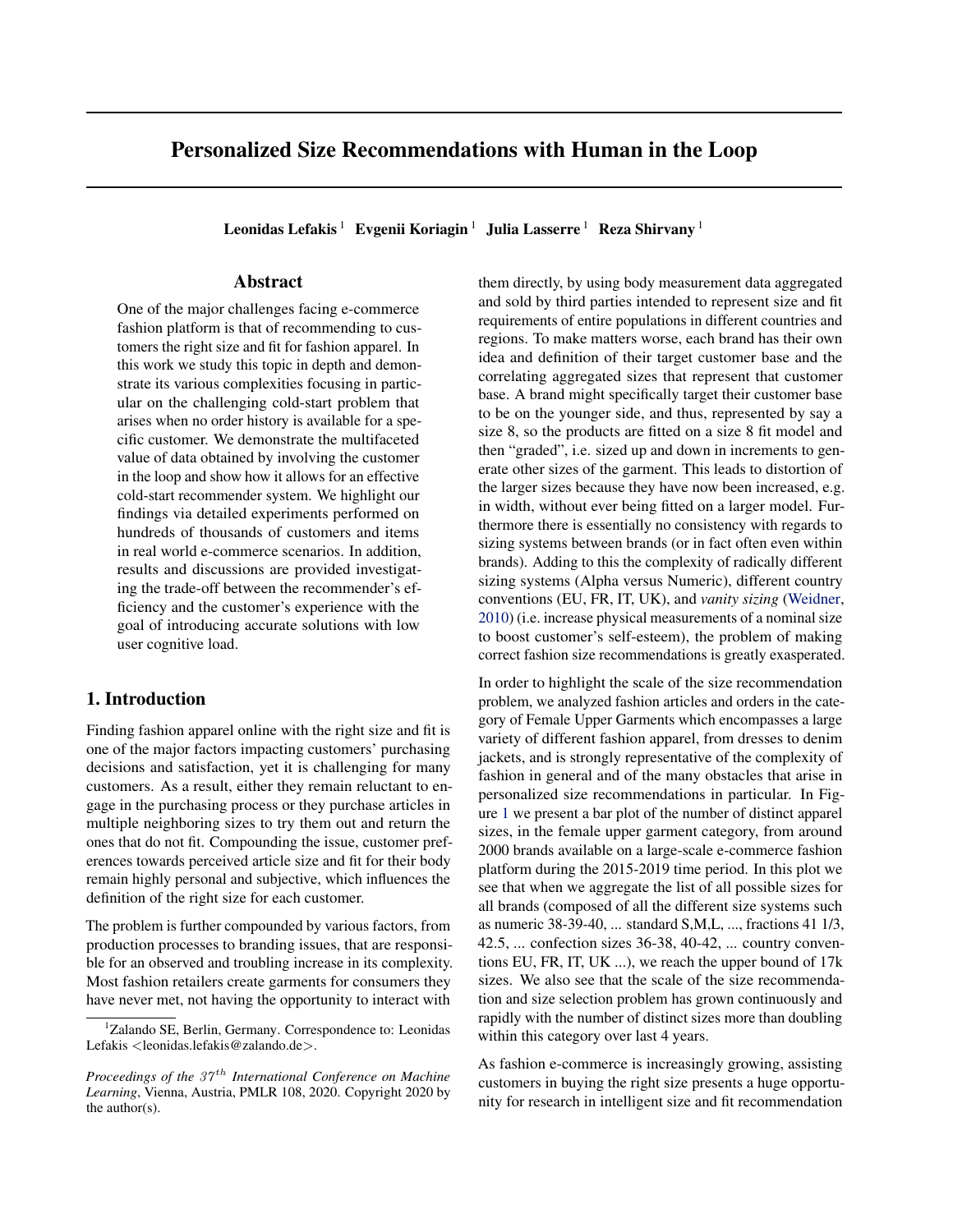<span id="page-1-0"></span>

Figure 1. Bar plot of the number of distinct apparel sizes, in women upper garment category, from hundreds of brands with different size systems and country sizing conventions during 2015 to 2019 time period. The scale of the size recommendation and selection problem continues to grow rapidly in recent years.

systems which can directly contribute to increasing customer satisfaction, reducing environmental footprint and helping business profitability.

In this direction, the contributions of this work are 2-fold: 1. We demonstrate the multifaceted value of customer metadata in effectively tackling the cold-start problem by leveraging said data to build an efficient cold-start recommender comparable with those state-of-the-art solutions that have privilege access to customers order data; 2. We leverage the trade-off between the size recommender's efficiency and the required customer data and propose, for the first time to our knowledge, an *accurate large-scale cold-start size recommender with low customer cognitive load*, launched in early 2020, which has demonstrated its value for thousands of customers in six European countries with various size systems and sizing conventions.

# 2. Prior Work

Although customer-centric product recommendation is a well-studied field (see [\(Shi et al.;](#page-7-0) [Zhang et al.,](#page-8-0) [2017;](#page-8-0) [Yi](#page-8-0) [et al.,](#page-8-0) [2014;](#page-8-0) [Catherine & Cohen,](#page-6-0) [2016;](#page-6-0) [Pazzani & Billsus,](#page-7-0) [2007\)](#page-7-0)), size recommendation is still in its infancy with only a few approaches addressing parts of this problem during the past few years [\(Sembium et al.,](#page-7-0) [2017;](#page-7-0) [2018;](#page-7-0) [Abdulla](#page-6-0) [& Borar,](#page-6-0) [2017;](#page-6-0) Guigourès et al., [2018;](#page-6-0) [Sheikh et al.,](#page-7-0) [2019;](#page-7-0) [Karessli et al.;](#page-6-0) [Dogani et al.,](#page-6-0) [2019;](#page-6-0) [Misra et al.,](#page-7-0) [2018;](#page-7-0) [Singh](#page-7-0) [et al.,](#page-7-0) [2019;](#page-7-0) [Schein et al.,](#page-7-0) [2002;](#page-7-0) [Thalmann et al.,](#page-8-0) [2011;](#page-8-0) [Surville & Moncoutie,](#page-7-0) [2013;](#page-7-0) [Peng & Al-Sayegh,](#page-7-0) [2014;](#page-7-0) [Januszkiewicz et al.,](#page-6-0) [2017;](#page-6-0) [Pazzani & Billsus,](#page-7-0) [2007\)](#page-7-0). A large family of these approaches depend on historical data of customer orders and returns either using statistical [\(Sem](#page-7-0)[bium et al.,](#page-7-0) [2017;](#page-7-0) [2018;](#page-7-0) Guigourès et al., [2018\)](#page-6-0) or deeplearning [\(Sheikh et al.,](#page-7-0) [2019;](#page-7-0) [Karessli et al.;](#page-6-0) [Lasserre et al.,](#page-6-0) [2020\)](#page-6-0) methods, often concentrating on finding suitable embeddings to represent customers and orders [\(Dogani et al.,](#page-6-0) [2019;](#page-6-0) [Misra et al.,](#page-7-0) [2018;](#page-7-0) [Singh et al.,](#page-7-0) [2019\)](#page-7-0). Such approaches have the advantage of not asking customers for explicit data, thus involve a low cognitive effort from the customer. However, such solutions invariably suffer from the cold-start problem which affect thousands of existing and new customers visiting the shopping platforms everyday for which no prior order history is available in hundreds of brands and tens of fashion categories. The cold start problem has been widely studied in the context of user item recommendations [\(Schein et al.,](#page-7-0) [2002\)](#page-7-0). Prior work has typically focused either on the article side [\(Karessli](#page-6-0) [et al.\)](#page-6-0), or on entering a dialogue with the customers [\(Yuan](#page-8-0) [& Huh,](#page-8-0) [2019;](#page-8-0) [the;](#page-6-0) [aso;](#page-6-0) [abo;](#page-6-0) [Thalmann et al.,](#page-8-0) [2011;](#page-8-0) [Surville](#page-7-0) [& Moncoutie,](#page-7-0) [2013;](#page-7-0) [Peng & Al-Sayegh,](#page-7-0) [2014\)](#page-7-0). The former approaches, i.e. exploiting attributes of articles, allow to alleviate the cold-start problem by using content-based filtering [\(Pazzani & Billsus,](#page-7-0) [2007\)](#page-7-0) and come with a low cognitive load by design. However, in the context of personalized size recommendations, article data does not bring sufficient information to tackle the problem. The latter approaches come with the advantage of allowing customers to become an direct and integral part of the recommendation system but on the other side either require customers to share a considerable amount of sensitive personal data (such as age, height, weight, tummy shape, hips form, body type, favorite brand, fit preferences, etc.) [\(the;](#page-6-0) [aso;](#page-6-0) [abo\)](#page-6-0) or require multiple high resolution images, videos, and in some cases 3D scans, of customers bodies in tight clothing and canonical poses [\(Thalmann et al.,](#page-8-0) [2011;](#page-8-0) [Surville &](#page-7-0) [Moncoutie,](#page-7-0) [2013;](#page-7-0) [Peng & Al-Sayegh,](#page-7-0) [2014\)](#page-7-0). Such imagery or 3D data is often used to create virtual-fitting solutions using recent 3D human body estimation and reconstruction approaches [\(Pavlakos et al.,](#page-7-0) [2018;](#page-7-0) [Bogo et al.,](#page-6-0) [2016\)](#page-6-0). As such, these approaches come with a high level of cognitive load for customers by demanding strong engagement and willingness from them to share images and scans of their bodies with fashion platforms.

A comprehensive comparison of these diverse approaches would be of high value to the community, but this remains out of the scope of this paper and constitutes a great future research direction. Here, in particular we focus on the the size recommendation problem in the so called cold-start scenario in which there is little to no order history for each customer, and thus, customers are part of the solution by providing explicit information through a questionnaire. The cold-start problem of personalized size recommendation is a new emerging field and the underlying importance and necessity of requiring a diverse set of personal and body data for providing these recommendations requires further investigation. Here we aim to investigate the size recommendation problem in this cold-start scenario, by involving customers in the loop through some sort of questionnaire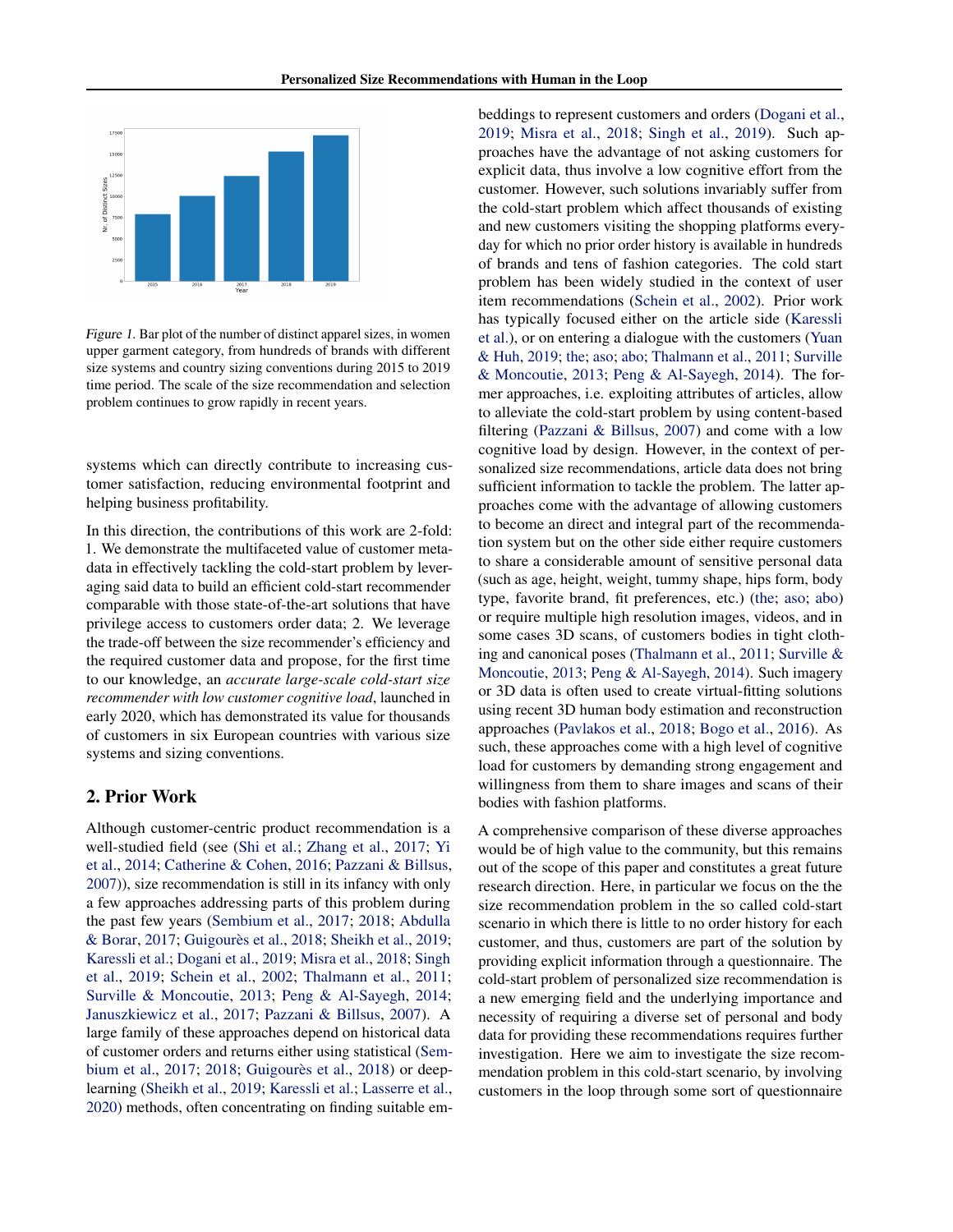Personalized Size Recommendations with Human in the Loop

<span id="page-2-0"></span>

| Table 1. Features in the Questionnaire Data. |                                               |  |  |  |  |
|----------------------------------------------|-----------------------------------------------|--|--|--|--|
| Type                                         | Features                                      |  |  |  |  |
| Overall                                      | height, weight, age, gender                   |  |  |  |  |
| Upper body                                   | top size, shirt collar size, shirt fit, prop. |  |  |  |  |
|                                              | belly, top fit, prop. shoulder-waist, bust    |  |  |  |  |
|                                              | number, bust cup size, prop. shoulder-        |  |  |  |  |
|                                              | hip, blazer size                              |  |  |  |  |
| Lower body                                   | pants size, jeans length, jeans width,        |  |  |  |  |
|                                              | prop. waist, pants waist-height, shoe size    |  |  |  |  |

and to create a solution that comes with a low cognitive load for the customers in a way that we burden the customers as little as possible while providing quality size advice.

# 3. Size recommendation Without Order **History**

We model the problem of cold-start size recommendation as a categorical classification task, where each size is a possible class. The idea is to directly involve customers in the process by leveraging those for which we have both customer data and purchase data to learn a mapping from customer data to ordered sizes, thus allowing us to predict appropriate sizes for any new customer.

Customer Data: We use a comprehensive set of customer data gleaned from questionnaires presented to customers as part of a specialized online fashion styling service wherein customers are paired with professional stylists who then curate personalized outfits for them. Customers are required to fill in a questionnaire covering a wide variety of fashion related areas. For this study we extract from these questionnaires the subset of information related to size and fit and use it to build a feature representation for each customer. This subset consists of 20 attributes for each customer falling into three categories as can be seen in table 1. A total of 450k questionnaires are available, each from a distinct customer which self-identified as female. The questionnaire data is projected onto an input space by calculating a vector representation for each customer. Of the 20 size-related questions on the questionnaire, 7 result in categorical variables and are one-hot encoded while the remaining 13 result in numerical variables and are normalized by mean and standard deviation.

Order data: The order data used in this work is composed of roughly 7.4 million orders placed on an e-fashion platform in the female upper body garment category. This dataset is anonymized and is not public due to various customer privacy challenges and proprietary reasons. We split these orders into training and test sets based on order timestamps. Of these 7.4 million orders, the oldest 5.6 million

comprise the training set while the most recent 1.8 million form the test set. All ordered articles are associated with a numerical size in [34, 36, 38, 40, 42, 44, 46]. Both in training and testing, the target variable is the size bought by the customer. There are cases where different target values correspond to the same input vector as customers will at times buy different sizes. Nonetheless allowing the classifier to handle such ambiguity was found to be the best strategy, as opposed for example to using the median or mean size in training. Using the output of the Hot-Start recommender (Guigourès et al., [2018\)](#page-6-0) (presented below) as a target value also proved sub-optimal.

Classifier: We experimented with a variety of multi-class classifiers and found Gradient Boosted Trees to perform best in practice. This choice comes with the added benefit of having an easily interpretable classifier, which as we shall show in the following can prove very useful. The hyper-parameters were tuned using a grid-search and crossvalidation (splitting the Training Data into Train and Validation sets). In particular we found that performance saturated at 500 trees, and did not observe any over-fitting effect when growing the ensemble beyond this point. Each tree in the ensemble has a depth of 3, while the trees themselves are built, sequentially, using a learning rate of 0.01 and a sub-sampling rate of 0.5. We note that performance on the validation set was largely robust to the latter two hyper-parameters.

Hot-Start recommender baseline: The size recommender system introduced in (Guigourès et al., [2018\)](#page-6-0) has shown to be robust and efficient in a large-scale fashion e-commerce context; we thus employ it as a Hot-Start recommender baseline (built on order history data). It follows a hierarchical Bayesian approach that models jointly the probability of a size and return status (kept, too small, too big) given a customer and an article. This approach enjoys the advantages of Bayesian modeling, and in contrast with [\(Sembium et al.,](#page-7-0) [2017;](#page-7-0) [2018\)](#page-7-0) which have to predict the fit (good fit, too big, too small) for all possible sizes one by one, it can directly predict the probability of any size given a customer-article pair, conditionally on those articles being kept (good fit). It naturally fails in the case of new customers or customers with scarce order history. As one might expect however, the order data falls into the long tail problem, and as such, the shortcoming of current Hot-Start recommenders are quite pronounced in the context of online fashion where a large percentage of customers are in the cold-start category with no to scare order history.

Brand Size Offsets: Most brands suffer a high variance between their nominal and actual sizes caused by multiple design and business related factors, and as such the knowledge of customers' "usual" size alone is often insufficient information for providing both intra- and inter- brand size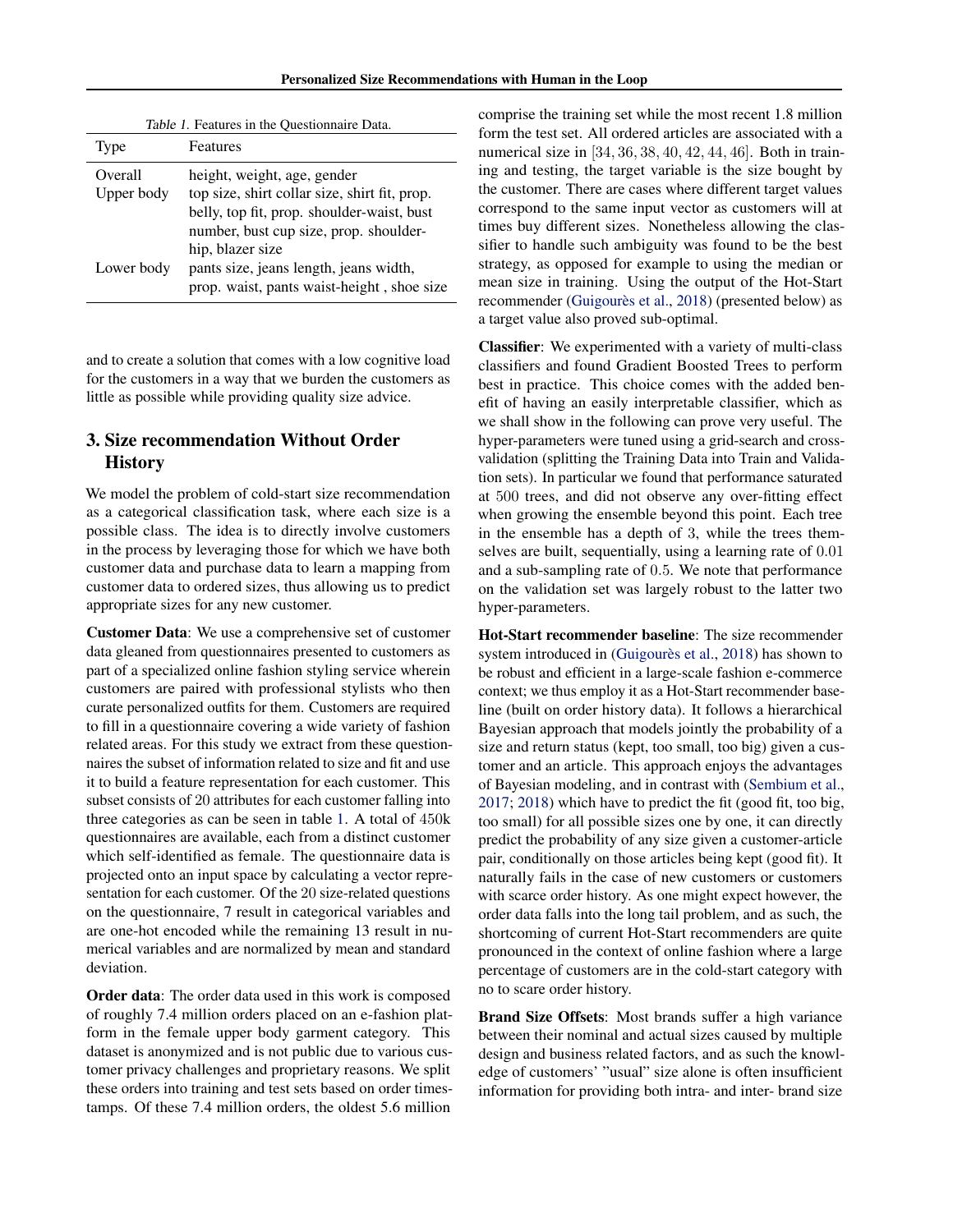recommendations. We make use of customers return trends to gain a better understanding of various brands behaviour with respect to size and fit. Customers often tend to order, for a certain brand, their "usual" size and one size up or down, either within the same order or in a later order if they returned the first-ordered size. Therefore, using data regarding kept and returned articles, one can readily define an article offset as the difference in the sizes from the (reordered) kept articles and the ordered (but not kept) articles. An offset for a brand is then defined as the weighted average of all the article offsets in that brand. We weigh the contributions of each article by the number of sales so that the highest selling articles contribute the most to the final offset of the brand, and calculate a weighted mean  $(\mu)$  and a weighted standard deviation  $(\sigma)$  to fit a Gaussian. We show the range of brand offsets in Figure 2, where  $\mu$  and  $\sigma$  are calculated for 80 popular brands using 10k distinct women upper-garment purchases per brand. We highlight the importance of exploiting brand offsets in section 4 where we present our results on cold-start recommendation.



Figure 2. Brand Size Offsets for the 80 most popular brands on the e-fashion platform. The standard deviation is plotted against the mean.

Recommender predictions: The trained classifier is combined with the brand offsets presented above resulting in our Cold-Start recommender. To obtain the final prediction of the Cold-Start recommender, the predicted class  $c$ of the trained ensemble is combined with the brand offsets by adding the brand offset mean  $\mu_{brand}$  to the ensemble prediction and the final size recommendation is obtained by rounding  $c + \mu_{brand}$  to the closest size. We note that we use brand offsets for the Baseline recommender too, as they were found to be advantageous. We note that we use brand offsets for the baseline Hot-Start recommender too, as they were found to be advantageous.

### 4. Experimental Results and Discussion

In this section, we evaluate the recommender systems based on their ability to predict the sizes actually bought by the customer in the test set orders using the accuracy metric defined as the percentage of times the recommender correctly predicts the size bought by the customer on the orders in the test set.

#### 4.1. Hot-Start and Cold-Start performances

In Figure [8](#page-7-0) we present a comparative study of the baseline Hot-Start recommender and the proposed Cold-Start recommender. We plot the accuracy of the models against the number of prior orders of each customer in the training data (as we employ temporal split of the data into training and test set, we can also speak of training and test time). As can be seen, for low number of orders regime  $(< 10$ ) the Cold-Start recommender (in green) clearly outperforms the Hot-Start one (in brown), even in cases when a customer has a substantial amount of prior orders ( $> 10, < 20$ ). *We re-iterate that the cold-start recommender does not use any knowledge of prior orders and in theory should remain stable independent of the number of prior orders; in practice, as observed in Figure [3,](#page-4-0) the cold-start results change slightly since the number of test samples naturally reduces as the number of prior orders increases.* The Hot-Start recommender only starts outperforming the Cold-Start recommender after about 20 prior orders. This is due to the hard limitations of most current Hot-Start recommender approaches where they need a minimum set of orders per each sub-level category to perform, as has been duly noted in (Guigourès et al., [2018;](#page-6-0) [Dogani et al.,](#page-6-0) [2019\)](#page-6-0), effectively restricting Hot-Start solutions to loyal customers with rich order history.

#### 4.2. Impact of Brand Size Offsets

As noted, the proposed Cold-Start recommender makes great use of the brand offsets. To highlight the contribution of these offsets in the performance of the recommender we present quantitative results in Figures [4](#page-4-0) and [5.](#page-4-0) The accuracy of two Cold-Start Recommenders are shown in Figure [4.](#page-4-0) In particular we show the accuracy of a Cold-Start Recommender based only on the ensemble method which does not exploit the brand offsets (Cold-Start Reco Without Brand Offsets) and the accuracy of the proposed Cold-Start Recommender which adds the brand offset's mean to the ensemble output. We plot these accuracies relative to a lower threshold on the standard deviation, for a given threshold  $\theta$  we only include those brands which have a standard deviation above  $\theta$  to calculate the accuracy. As can be seen there is a clear advantage to exploiting brand offsets when making recommendations.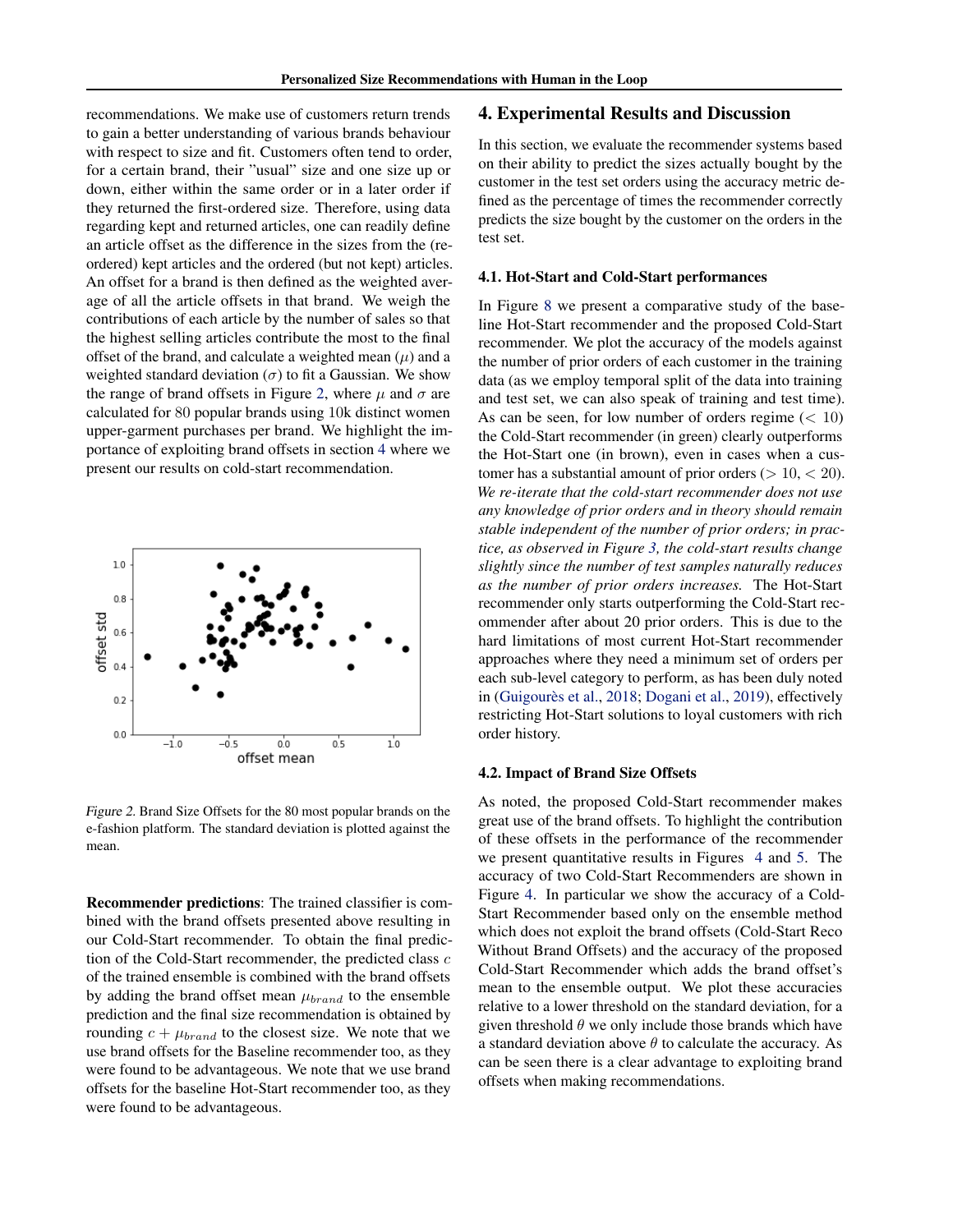<span id="page-4-0"></span>

Figure 3. Comparison of the Cold-Start recommender system presented here to the Hot-Start system presented in (Guigourès et al., [2018\)](#page-6-0). On the x-axis are the number of prior orders (specifically the number of prior orders of each customer in the training set). On the y-axis is the accuracy defined as the percentage of times the recommender correctly predicts the size bought by the customer on the orders in the test set.



Figure 4. Accuracy of the Cold-Start recommender depending on whether brand offsets are exploited to refine size recommendations. The results show the benefits of leveraging this information in all cases, irrespective of the brand offset's standard deviation.

In Figure 5 we present the percentage of brands for which we observe improved accuracy when adding the brand offset means relative to the standard deviation of the offsets. Again we plot against a lower threshold on the brand standard deviations. As can be seen in the case of brands with an offset standard deviation of at least 0.15 adding the brand offset means results in improved accuracy in approximately 66% of cases. As expected, the positive effect of using



Figure 5. Percentage of brands for which adding the brand offset's mean leads to improved accuracy plotted against a lower threshold  $\theta$  on the standard deviation of the brand offsets.

brand offsets diminishes as the standard deviation rises. As the standard deviation reaches 0.5 the brand offsets means lead to improved performance only in approximately 33% of cases. To address this limitation, a future work direction is to directly use the article offsets for brands suffering from such high standard deviations.

#### 4.3. Customer coverage

In order to get a better understanding of the percentage of customers covered by various order segments  $\frac{1}{1}$  we plot in Figure [6](#page-5-0) the accuracy of the recommender systems relative to these percentages. By taking all customers we achieve a customer coverage of 100% although in this case the Hot-Start Reco performs quite poorly as can be seen in the plots. On the other hand taking only those customers who have a large number of prior orders results in a Hot-Start recommender that outperforms the Cold-Start recommender but at the cost of having a low customer coverage.

#### 4.4. Minimizing Customers' Cognitive Load

A crucial aspect of any user-in-the-loop recommendation system is the amount of cognitive load it burdens the customers with. Thus beyond the performance of the system with respect to accuracy, in practice it is of major importance to minimize the customer's cognitive load when they interact with the platform. The cold-start recommender presented in the previous section makes use of 20 explicit customer data points such as height, weight, etc. which is in reality too high. In what follows, we deep dive and

<sup>&</sup>lt;sup>1</sup>The orders in the test set are segmented based on the number of prior orders in the training set of the corresponding customer.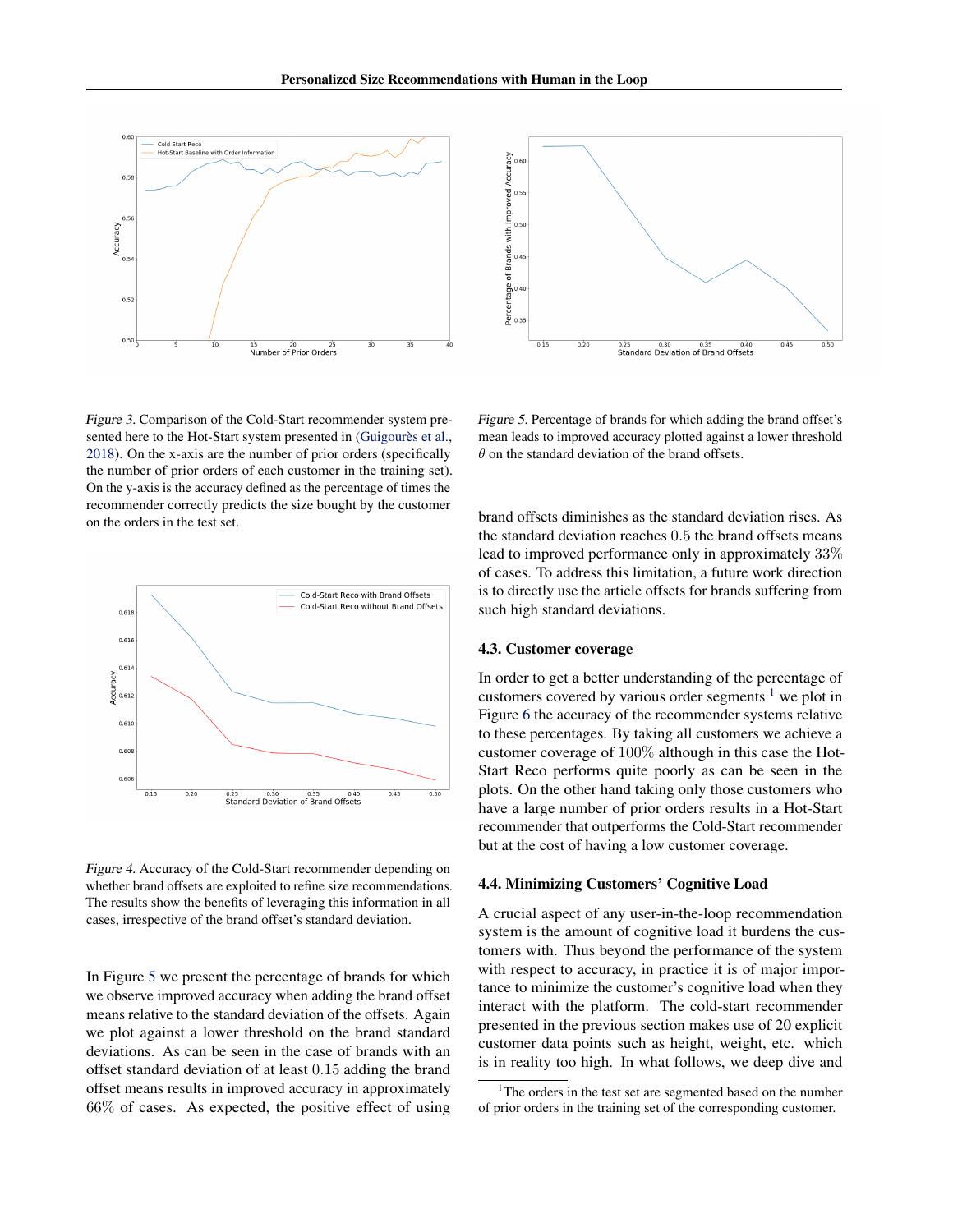| <i>Table 2.</i> Production results in various countries.       |     |     |           |     |  |  |  |  |
|----------------------------------------------------------------|-----|-----|-----------|-----|--|--|--|--|
| Country                                                        | DE. | BE. | <b>CH</b> | NL. |  |  |  |  |
| Accuracy   58.36%   68.71%   56.56%   69.50%   66.97%   57.66% |     |     |           |     |  |  |  |  |

<span id="page-5-0"></span>

Figure 6. Comparison of the Cold- and Hot-Start recommender systems relative to the percentage of customers covered (customer coverage).

investigate what performance can be obtained using a small subset of attributes towards providing a low cognitive load and critically reducing the intimate data requirements from the customers on their body shapes, etc.

The cold-start recommender presented in the previous section makes use of 20 explicit customer attributes such as height, weight, etc. which in reality is too high. As mentioned in section [3,](#page-2-0) one of the added benefits of using Gradient Boosted Trees is that they result in an interpretable model, which allows us to estimate the Gini importance of each individual feature in the resulting ensemble. The attributes that came out as key are Top Size, Weight and Height (with feature importance 0.849, 0.070, 0.059 respectively); the importance of the the next most important feature (pants size) was considerably lower (0.005).

Given the importance assigned to the Top Size attribute by the ensemble, the obvious question that arises is whether the customer provided top size would suffice to predict the size bought by the customer themself in any future orders. We therefore cross validated this explicit customer information with the sizes a customer actually buys on the fashion platform. We found that in fact customers only buy the size they provided in the questionnaire in roughly 57% of all orders. This observation runs counter to the intuition that customers should be good predictors of their own sizes and highlights one of the many complexities of the size recommendation problem. As customers themselves are only 57% likely to

order in their provided sizes, this leaves a remaining 43% of orders where customers are unsure of what size to order and would require accurate support in the form of a size advice.

In Figure 7 we show that, as expected, using solely the size provided by the customer leads to an under-performing recommender system (marked "Top Size" in the plot). We experimented further within this scenario by adding a minimum information to it, in particular the brand information, which in turn enables us to use the brand offsets. As can be seen this results in a significantly better recommender system (marked "Top Size + Brand" in the plot) and highlights the importance of exploiting brand offsets when making a recommendation. As expected, the Cold-Start recommender system which has access to the full questionnaire outperforms both these systems.



Figure 7. Accuracy of recommender systems based on the top size (with and without the brand information) compared to the Cold-Start recommender which uses all features.

In Figure [8,](#page-7-0) we show the performance of various cold-start recommender systems using these top 3 attributes: "Weight + Height" in red, "Top Size" in blue and "Weight + Height + Top Size" in purple. As expected, the Cold-Start recommender system which has access to the full questionnaire (in green) outperforms all these systems. Based on Figure [8,](#page-7-0) it is evident that asking only for Weight and Height (red curve) is not enough to reliably provide a size recommendation. However, we do note that using Weight, Height, and Top Size (purple curve) performs closely to the full Cold-Start recommender. This constitutes a good trade-off between high recommender accuracy and low cognitive effort on the side of the customer, yet it comes with a potentially underwhelming customer experience which involves having to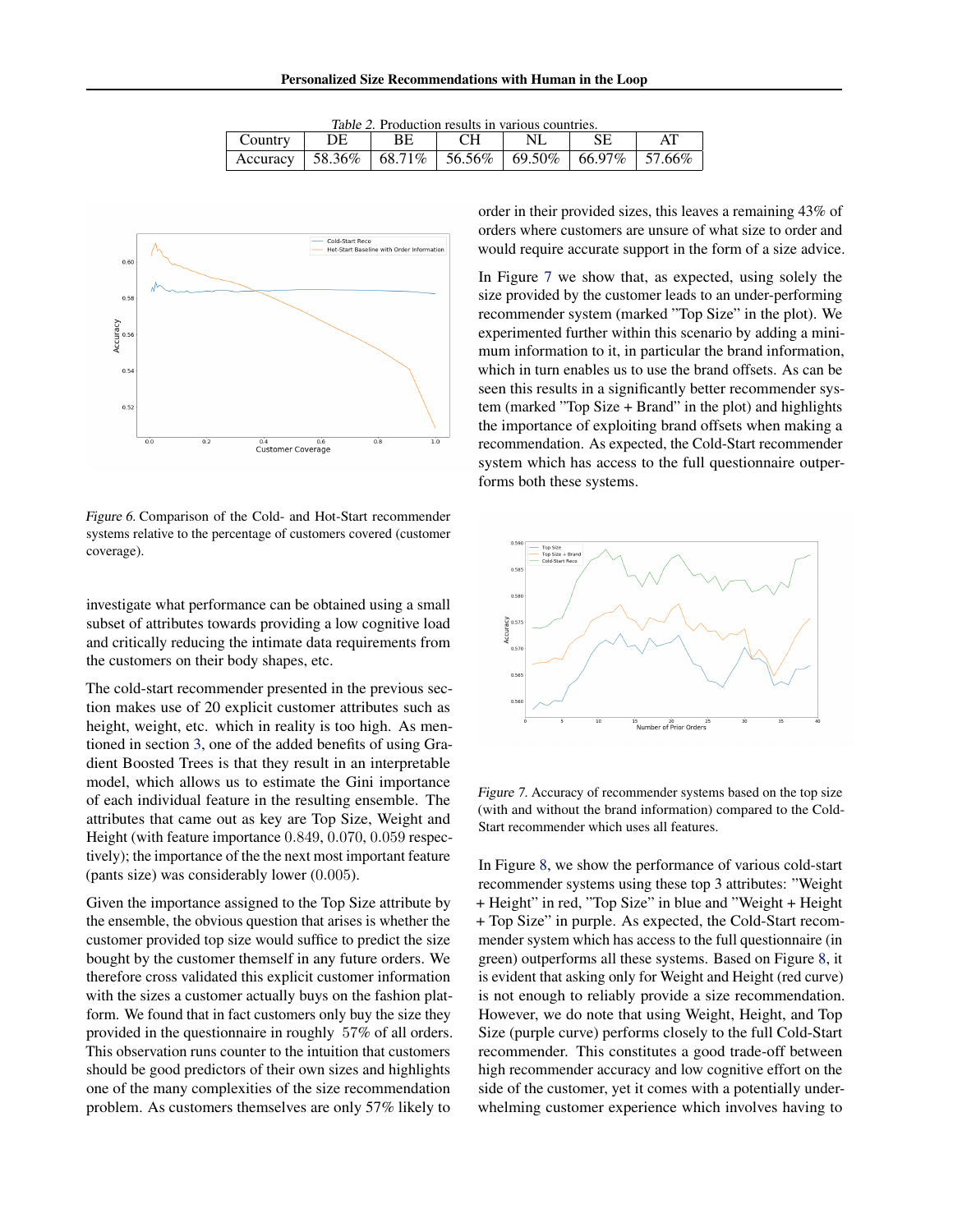<span id="page-6-0"></span>provide two intimate and privacy sensitive questions on an e-commerce shopping platform. In spite of its shortcomings, Top Size performs closely to all 3 attributes together. We further add brand information, which in turn enabled us to use the brand offsets. As can be seen in Figure [8](#page-7-0) ("Top Size + Brand" in yellow), this results in a significantly better recommender system than Top Size alone (in blue). This not only highlights the importance of exploiting brand offsets when making a recommendation, but it also provides closely comparable results to that of the Weight + Height + Top Size model, and comes with the great advantage of not requiring intimate body data. Instead customers are only asked for their top size in one of their favourite brands. We consider this approach to be the best trade-off between accuracy and customer experience.

#### 4.5. Performance in Production

Following the experiments shown in previous sections and given the encouraging results, we have rolled out our Cold-Start recommender to production in January 2020 on a large e-commerce fashion platform for the Adult Upper Garments category (both Men's and Women's categories). The model is currently live in six countries (DE : Germany, BE : Belgium, NL : Netherlands, CH : Switzerland, AT : Austria, SE : Sweden), serving approximately 3000 orders per day with an overall accuracy of 63.90%. As can be seen in Table [2](#page-5-0) accuracy on a per country basis can vary greatly, potentially highlighting the cultural aspect of the size and fit problem which further complicates an already complex problem. This provides an exciting dimension for future work.

## 5. Conclusion

We addressed a major challenge for the online fashion industry, that of user-in-the-loop personalized size recommendations with low cognitive load. With the aim of building an accurate recommender system that requires only a minimum set of explicit customer data, we further investigated 20 different customer attributes such as weight, height, top size, tummy shape, etc. for the task at hand.

We experimented with different versions of the cold-start recommender system and benchmarked them against the state-of-the-art recommender systems with privileged access to rich customer order history. We presented a deep dive on the trade-off between a recommender's performance and a customer's cognitive load, and proposed a solution capable of providing accurate size advice for thousands of new and existing customers with bare minimum customer data needs.

Finally we presented our results in a production environment covering six European countries and demonstrated that our approach scales up to large-scale production requirements, performs in practice at the level predicted by the experiments presented here, and to the level of industrial requirements.

# References

- ABOUT YOU. https://corporate.aboutyou.de/en/. The customer based size recommendations are accessible on product detail pages. Accessed: 2019-11.
- ASOS. https://www.asos.com. The customer based size recommendations are accessible on product detail pages. Accessed: 2019-11.
- THE ICONIC. https://www.theiconic.com. The customer based size recommendations are accessible on product detail pages. Accessed: 2019-11.
- Abdulla, G. M. and Borar, S. Size recommendation system for fashion e-commerce. In *KDD Workshop on Machine Learning Meets Fashion*, 2017.
- Bogo, F., Kanazawa, A., Lassner, C., Gehler, P. V., Romero, J., and Black, M. J. Keep it SMPL: automatic estimation of 3d human pose and shape from a single image. *CoRR*, abs/1607.08128, 2016. URL [http://arxiv.org/](http://arxiv.org/abs/1607.08128) [abs/1607.08128](http://arxiv.org/abs/1607.08128).
- Catherine, R. and Cohen, W. Personalized recommendations using knowledge graphs: A probabilistic logic programming approach. In *Proceedings of the 10th ACM Conference on Recommender Systems*, RecSys '16, pp. 325–332, New York, NY, USA, 2016. ACM. ISBN 978-1-4503- 4035-9. doi: 10.1145/2959100.2959131. URL [http:](http://doi.acm.org/10.1145/2959100.2959131) [//doi.acm.org/10.1145/2959100.2959131](http://doi.acm.org/10.1145/2959100.2959131).
- Dogani, K., Tomassetti, M., Vargas, S., Chamberlain, B. P., and Cnudde, S. D. Learning embeddings for product size recommendations. In *Proceedings of the SIGIR 2019 Workshop on eCommerce*, 2019.
- Guigourès, R., Ho, Y. K., Koriagin, E., Sheikh, A.-S., Bergmann, U., and Shirvany, R. A hierarchical bayesian model for size recommendation in fashion. In *Proceedings of the 12th ACM Conference on Recommender Systems*. ACM, 2018.
- Januszkiewicz, M., Parker, C., Hayes, S., and Gill, S. Online virtual fit is not yet fit for purpose: An analysis of fashion e-commerce interfaces. pp. 210–217, 10 2017. doi: 10. 15221/17.210.
- Karessli, N., Guigourès, R., and Shirvany, R. Sizenet: Weakly supervised learning of visual size and fit in fashion images. In *IEEE Conference on Computer Vision and Pattern Recognition Workshops, CVPR Workshops 2019*.
- Lasserre, J., Sheikh, A.-S., Koriagin, E., Bergmann, U., Vollgraf, R., and Shirvany, R. Meta-learning for size and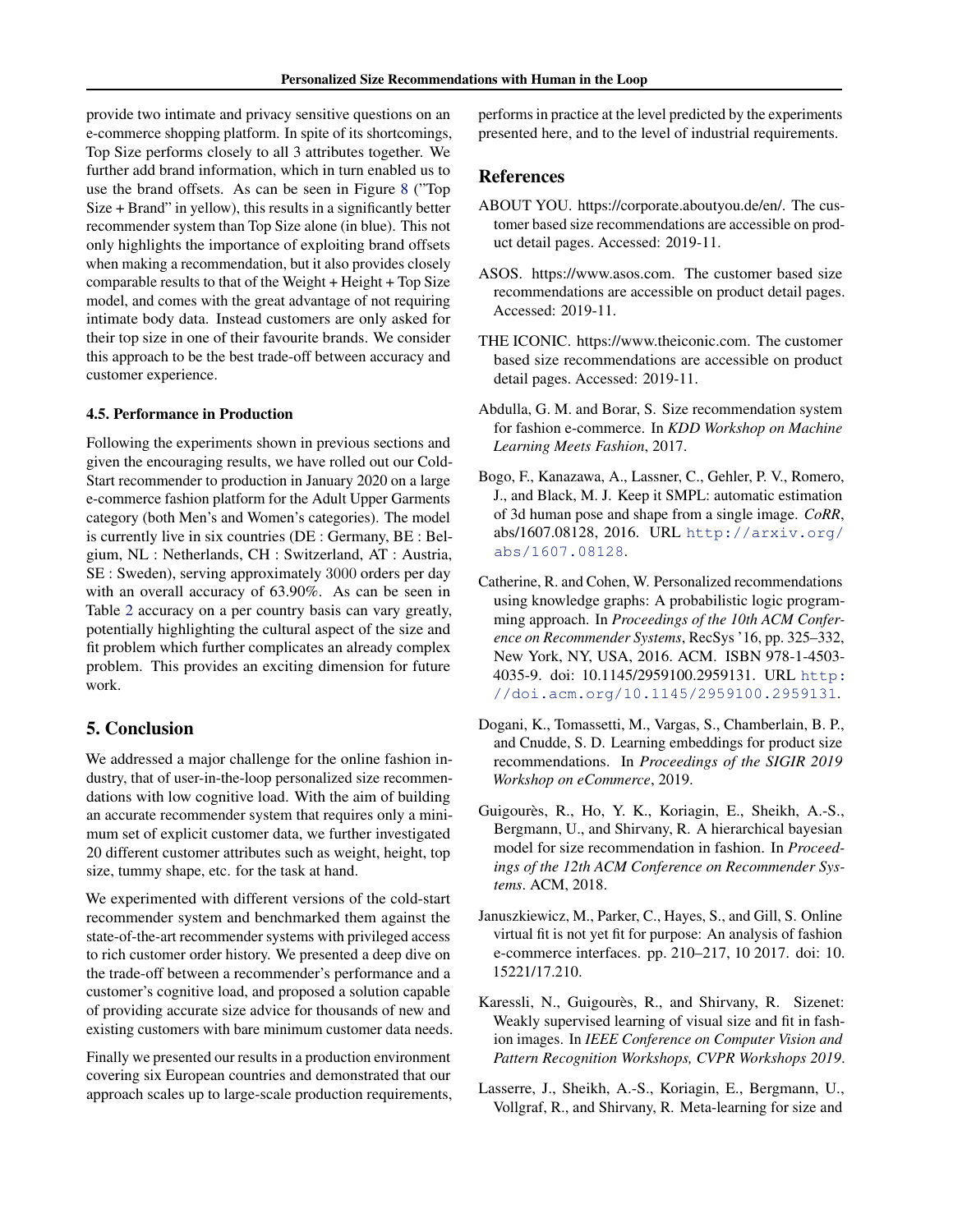<span id="page-7-0"></span>

Figure 8. Comparison of the Cold-Start and the Hot-Start systems. On the x-axis are the number of prior orders (specifically the number of prior orders of each customer in the training set)

fit recommendation in fashion. In *Proceedings of the 2020 SIAM International Conference on Data Mining*, pp. 55–63, 01 2020. ISBN 978-1-61197-623-6. doi: 10.1137/1.9781611976236.7.

- Misra, R., Wan, M., and McAuley, J. Decomposing fit semantics for product size recommendation in metric spaces. In *Proceedings of the 12th ACM Conference on Recommender Systems*, RecSys '18, pp. 422–426. ACM, 2018. ISBN 978-1-4503-5901-6. doi: 10.1145/3240323. 3240398.
- Pavlakos, G., Zhu, L., Zhou, X., and Daniilidis, K. Learning to estimate 3d human pose and shape from a single color image. *CoRR*, abs/1805.04092, 2018. URL [http://](http://arxiv.org/abs/1805.04092) [arxiv.org/abs/1805.04092](http://arxiv.org/abs/1805.04092).
- Pazzani, M. J. and Billsus, D. Content-based recommendation systems. In *The adaptive web*, pp. 325–341. Springer, 2007.
- Peng, F. and Al-Sayegh, M. Personalised size recommendation for online fashion. 2014.
- Schein, A. I., Popescul, A., Ungar, L. H., and Pennock, D. M. Methods and metrics for cold-start recommendations. In *Proceedings of the 25th annual international ACM SIGIR conference on Research and development in information retrieval*, pp. 253–260. ACM, 2002.
- Sembium, V., Rastogi, R., Saroop, A., and Merugu, S. Recommending product sizes to customers. In *Proceedings of the Eleventh ACM Conference on Recommender Systems*. ACM, 2017.
- Sembium, V., Rastogi, R., Tekumalla, L., and Saroop, A. Bayesian models for product size recommendations. In *Proceedings of the 2018 World Wide Web Conference*, 2018.
- Sheikh, A.-S., Guigourès, R., Koriagin, E., Ho, Y. K., Shirvany, R., Vollgraf, R., and Bergmann, U. A deep learning system for predicting size and fit in fashion e-commerce. In *Proceedings of the 13th ACM Conference on Recommender Systems*. ACM, 2019. ISBN 978-1-4503- 6243-6. doi: 10.1145/3298689.3347006. URL [http:](http://doi.acm.org/10.1145/3298689.3347006) [//doi.acm.org/10.1145/3298689.3347006](http://doi.acm.org/10.1145/3298689.3347006).
- Shi, Y., Larson, M., and Hanjalic, A. Collaborative filtering beyond the user-item matrix: A survey of the state of the art and future challenges. *ACM Comput. Surv.*, 47(1): 3:1–3:45. ISSN 0360-0300. doi: 10.1145/2556270.
- Singh, L., Singh, S., Arora, S., and Borar, S. One embedding to do them all. *CoRR*, abs/1906.12120, 2019. URL <http://arxiv.org/abs/1906.12120>.
- Surville, J. and Moncoutie, T. 3d virtual try-on: The avatar at center stage. 2013.